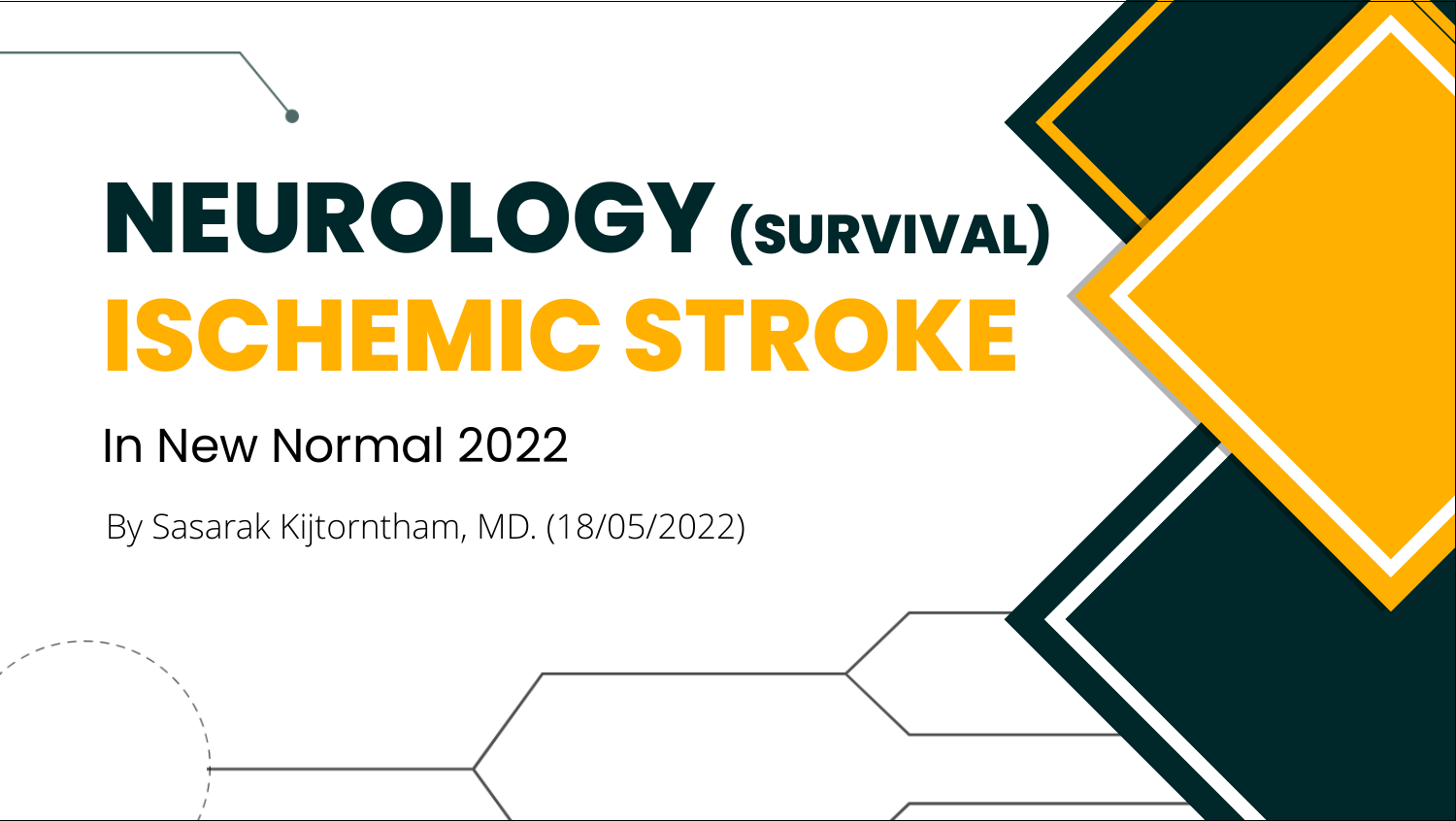# Mimics

- Hyperglycemia
- Post-ictal
- Migraine with Aura etc.

# **Stroke Abrupt onset**

### **Hemorrhage**

- Headache
- $\cdot$  N/V
- Rapid onset of Alteration of Consciousness
- Extreme High Blood Pressure

### **Ischemia**

• Clinical of Neurological deficit compatible with Neurovascular Syndrome

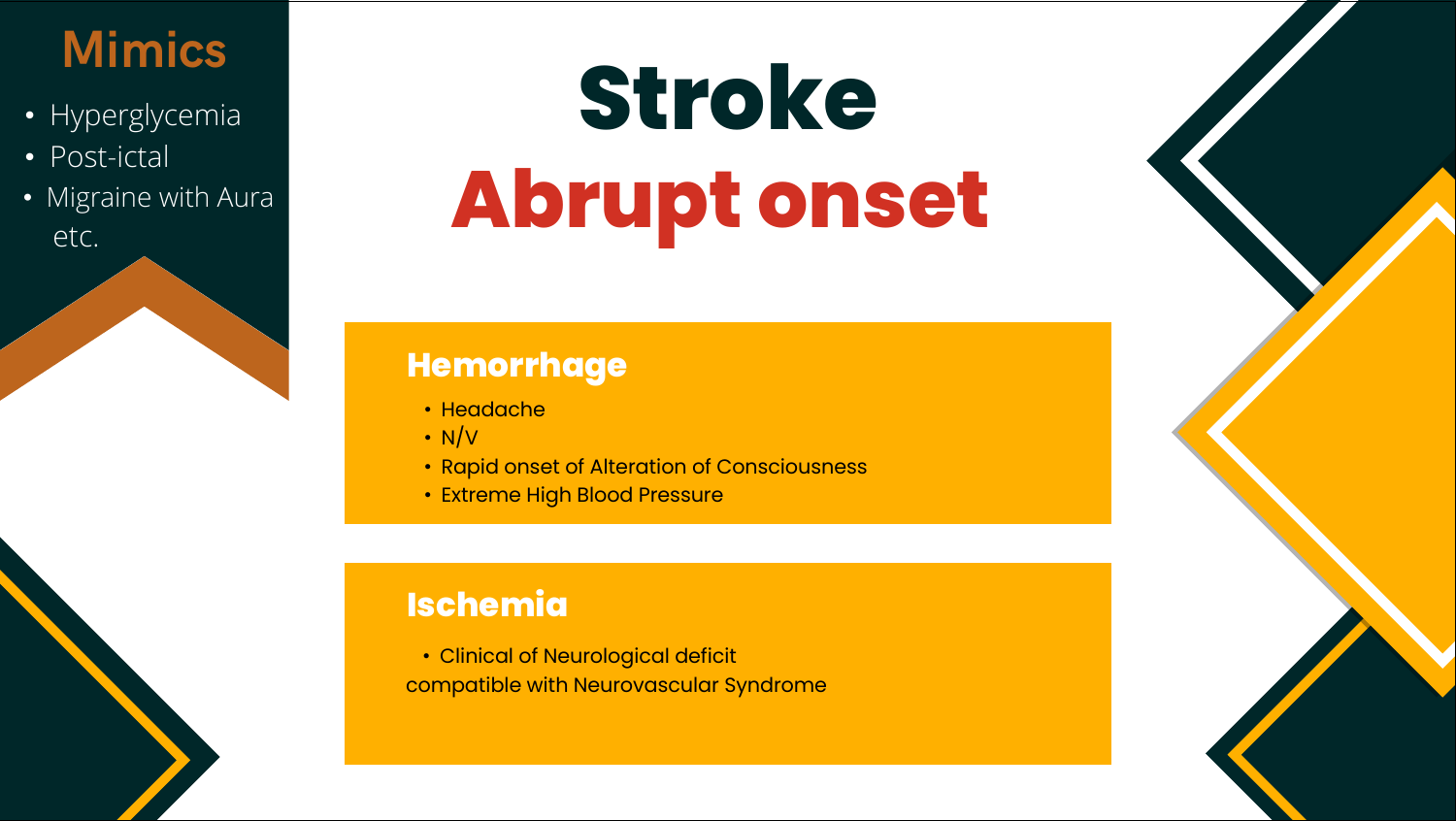### By The Oxford Community Stroke Project Classification of Sub-types of Cerebral Infarction (OCSP)

# **Stroke Syndromes**

# **01 Total Anterior Circulation Infarcts (TACI)**

- Combination of
	- Higher cerebral dysfunction (Cortical Dysfunction)
		- ⚬ Aphasia
		- ⚬ Eye deviate/Gaze preference etc.
	- Homonymous visual field defect
	- Ipsilateral Motor and/or Sensory deficit
		- ⚬ At least two areas; face, arm and leg

## **02 Partial Anterior Circulation (PACI)**

- Only 2 of 3 components of a TACI
	- or Higher cerebral dysfunction alone
	- Motor/Sensory deficit more resticed than those classified as Lacunar infarctions

Conscious drop

⚬ Confined to one limb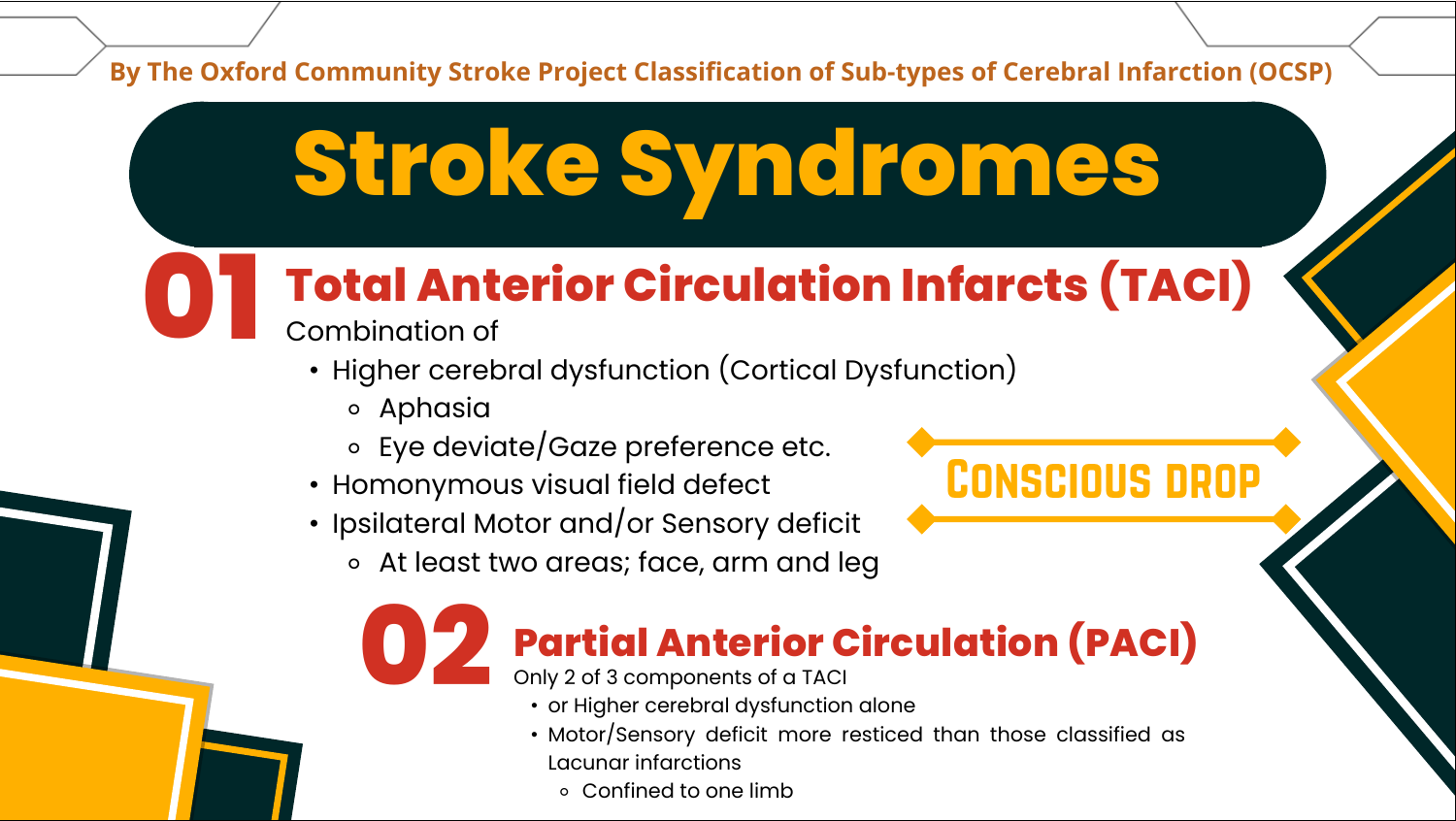By The Oxford Community Stroke Project Classification of Sub-types of Cerebral Infarction (OCSP)

# **Stroke Syndromes**

# **03 Posterior Circulation Infarcts (POCI)**

- Ipsilateral cranial nerve palsy with Contralateral motor/sensory deficit
- Bilateral motor and/or sensory deficit
- Disorder of conjugate eye movement
- Cerebellar dysfunction
- Isolated homonymous visual field defect

Alteration of consciousness is quite common

## **04 Lacunar Infarcts (LACI)**

5 Syndromes

- A pure motor
- A pure sensory
- A sensori-motor
- An ataxic hemiparesis
- A dysarthria-clumpsy hand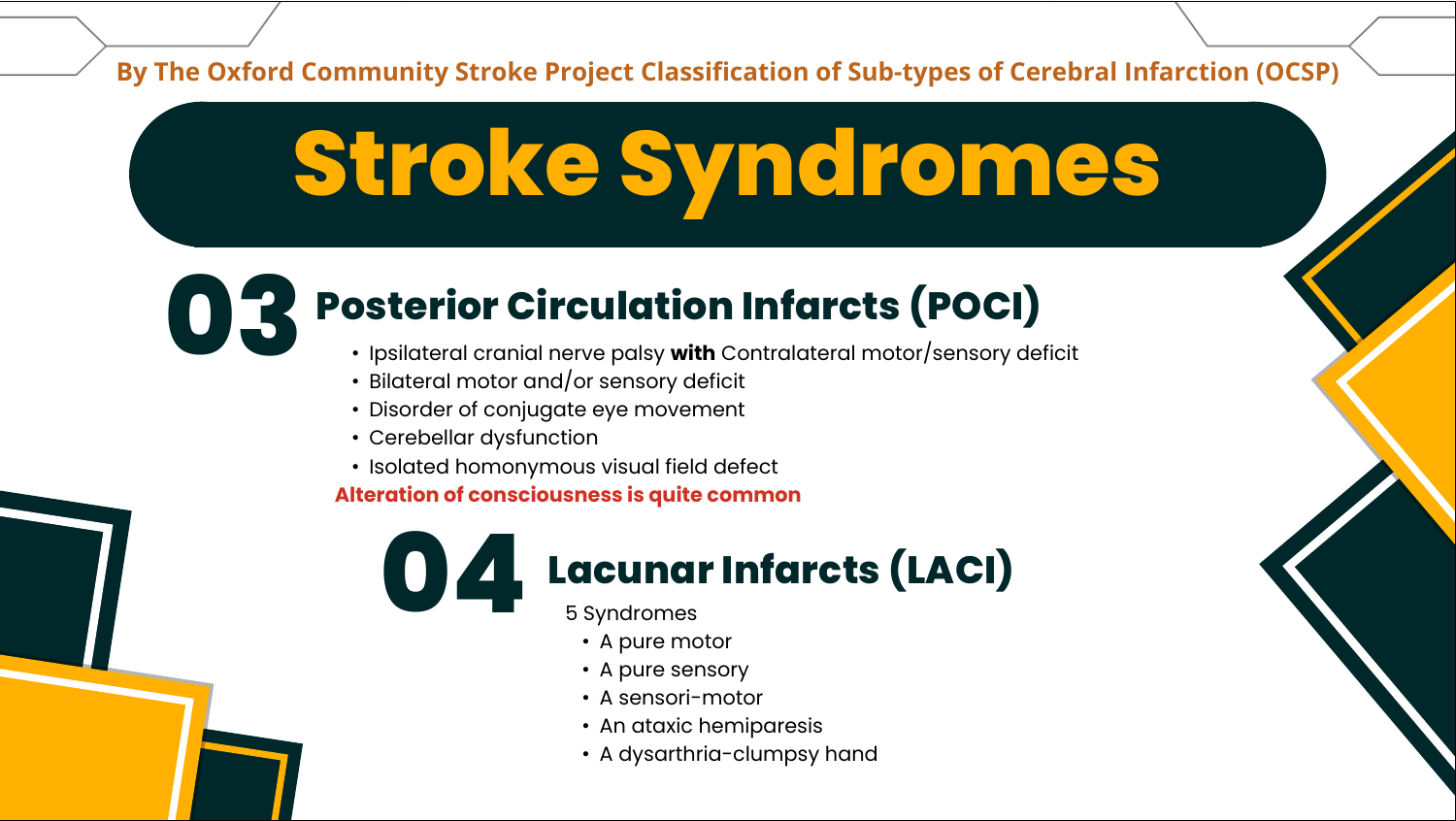# **Acute Management**

# **Thrombolytic Agents**

- Within 4-4.5 hrs after onset
- NIHSS between 4-25
- No Absolute contraindications

Thrombectomy !

• Informs and Consents

**NIHSS** improved <

6

### **Control Blood Pressure**

- rtPA
	- ⚬ Pre: Keep ≦ 185/110 mmHg
	- ⚬ Post: Keep ≦ 180/105 mmHg
- Non-rtPA
	- ⚬ Keep ≦ 220/120 mmHg

### **Hydration**

- Evaluate Volume status
- Any U/D or Hx associated with CHF

⚬ CAD, Cardiomyopathy

⚬ CKD

## **Under Lying Diseases**

- Blood Sugar : Monitor blood sugar
- BPH : Retained Foley
- Alcoholism : Withdrawal

etc.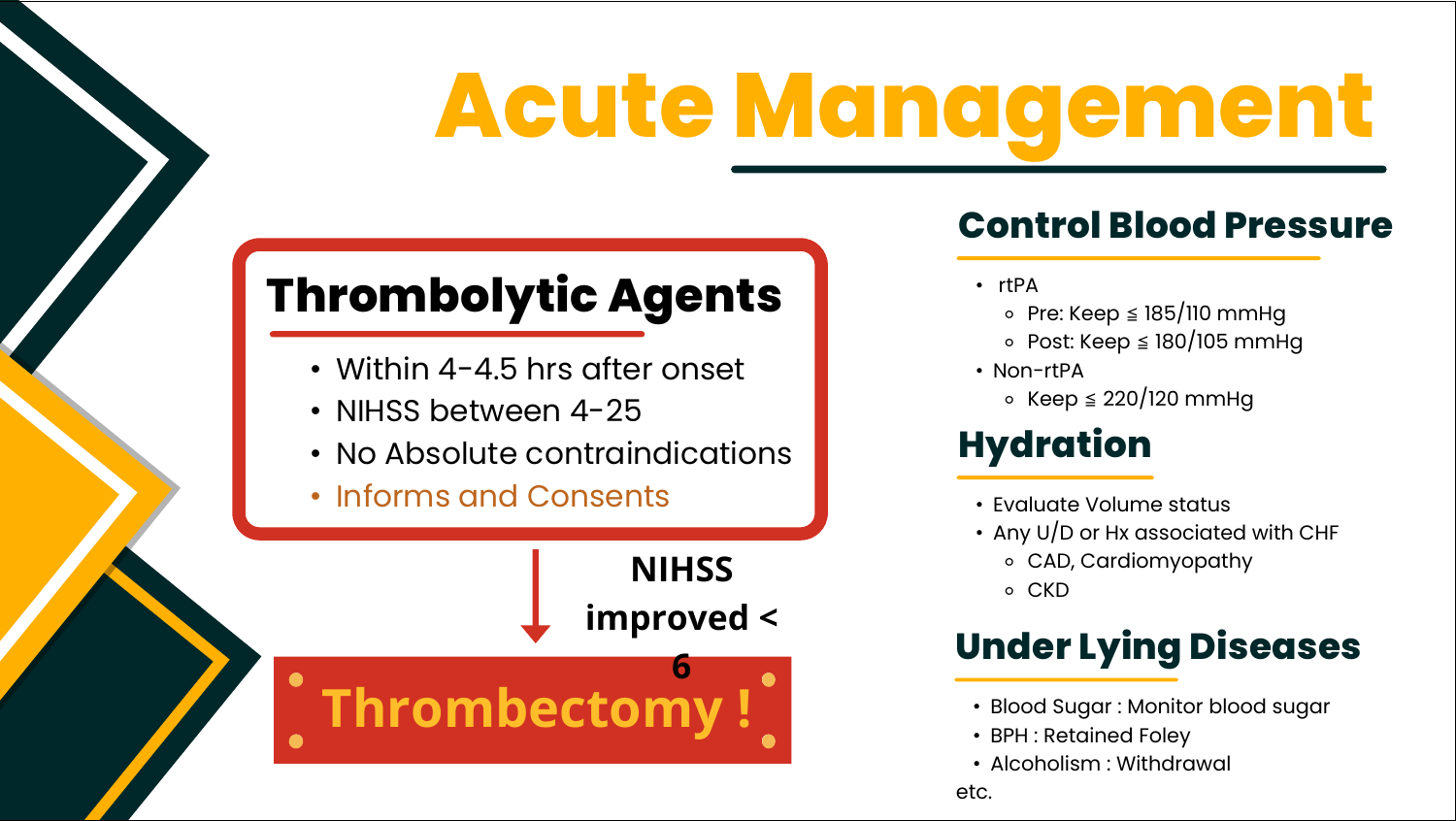# **TOAST Classifications**

## Subtypes of Ischemic Stoke

### *Large Artery Atherosclerosis Cardioembolism Small Artery Occlusion*

• Extracranial/Intracranail disease



- Maximum at onset
- Higher/Lower risk of cardiac lesion

- Lacunar syndrome
- Long standing hypertension

- Non-atherosclerotic Vasculopathies
- Prothrombotic disorders

### *Other determined cause Undetermined Causes*

• Cryptogenics (After everything has been evaluated)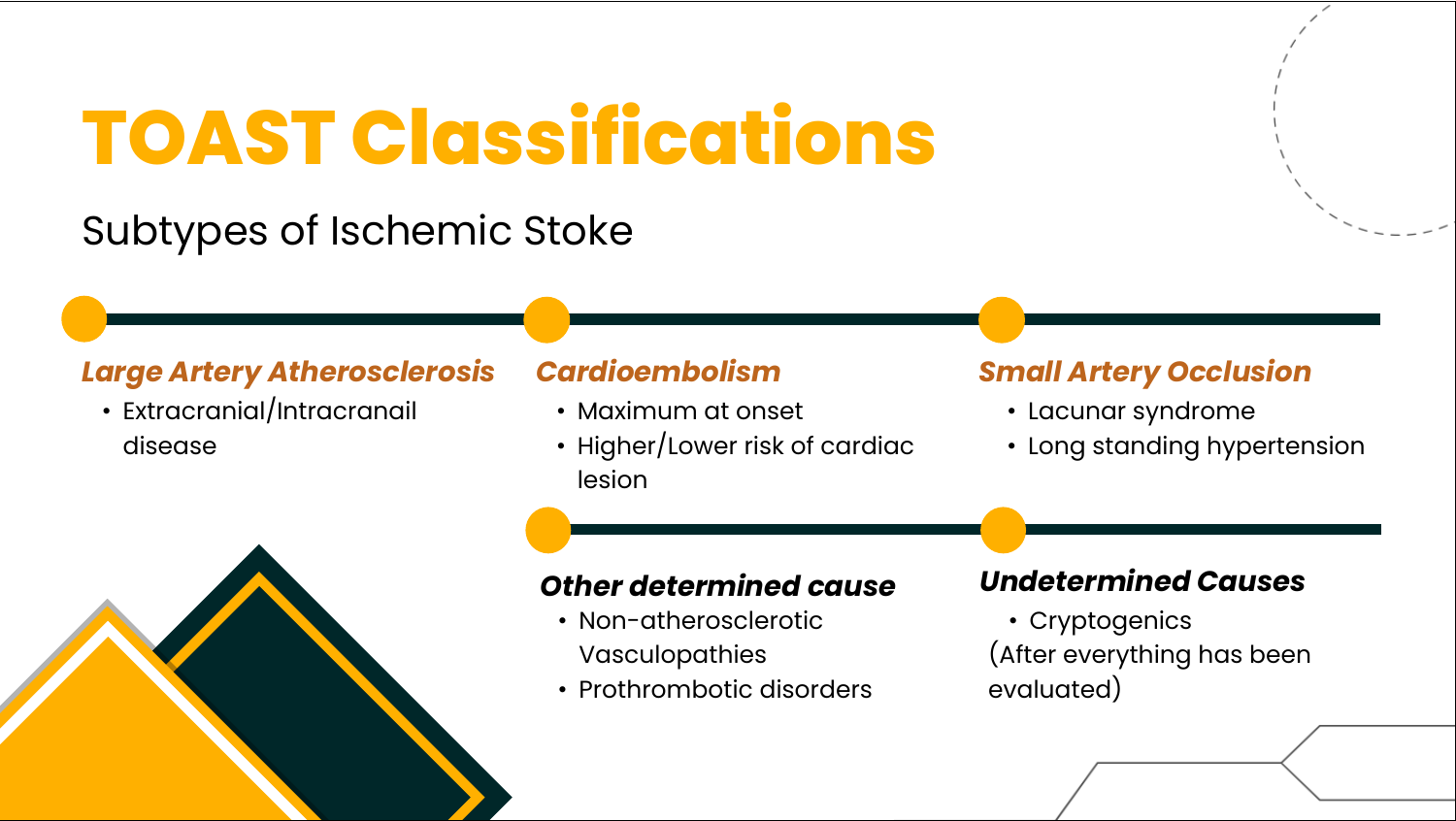# **Antiplatelet**

## **ASA ASA DAPTS CHAN CHAN CHAN CHAN CHAN** ASA(300)

- Acute + Large vessel not suspicious
- Acute Lacunar syndrome ASA (81)
	- Acute + Suspicious of Large vessels

**02**

- CHANCE Trial
	- ⚬ NIHSS≦ 3
	- ⚬ ABCD2 score ≧ 4
- $\cdot$  ASA(81) 1 tab + Plavix (75) 4 tabs

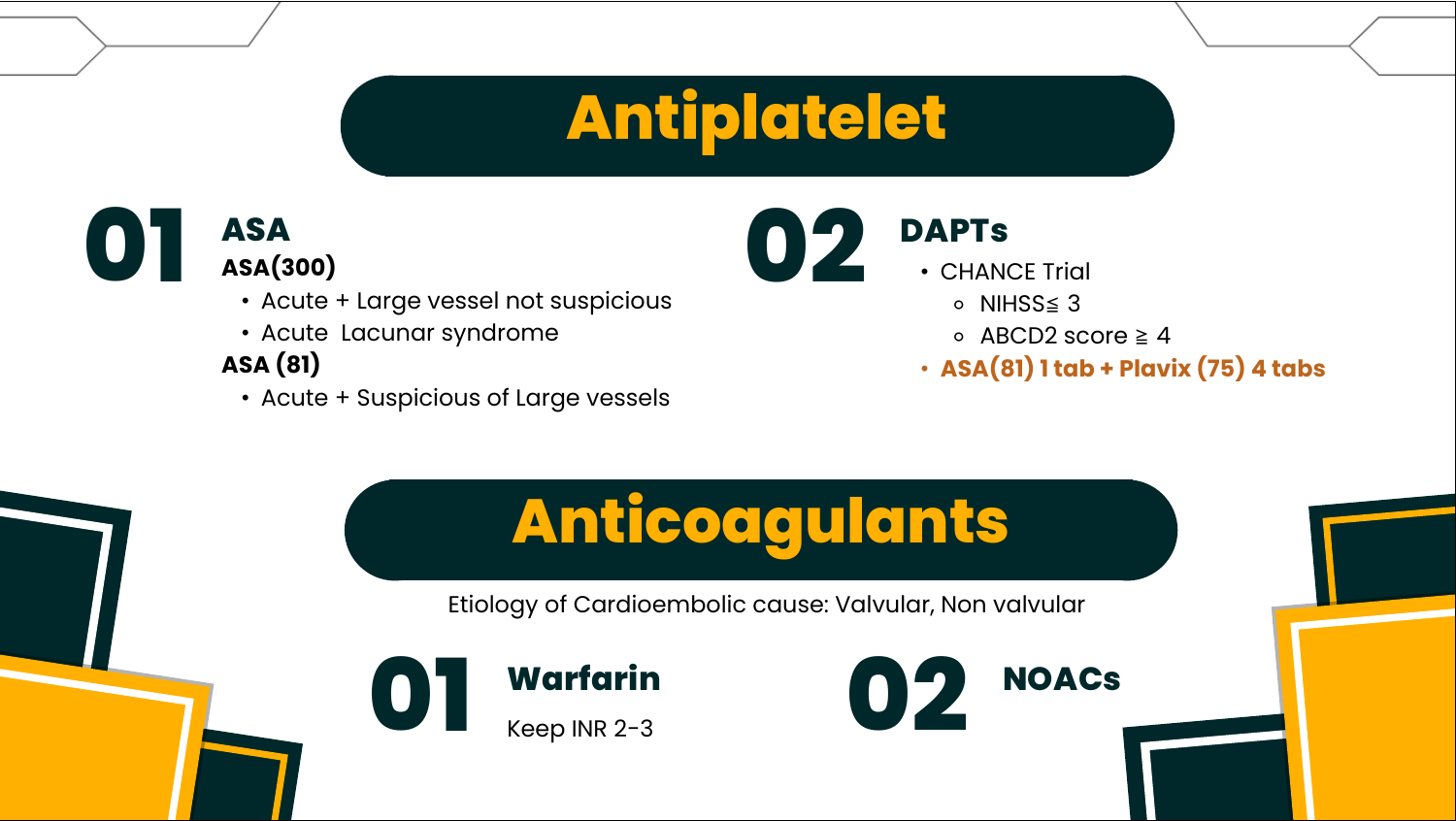# **Monitoring in Acute Phase**



# **Consciousness (GCS) and Orientations**

- Progressive ischemic stroke
- Hemorrhagic transformation
- 



### **Blood Pressure**

- Sudden BP shoot : Compared to baseline
- Persistant hypertension



## **Body Temperature**

- New onset of fever
	- ⚬ Infections: Aspirate pneumonia, UTI
	- ⚬ Inflammation: Arthritis



# **Intake/Output**

- Polyurea: Heavy hydration
- Short urine: Obstructive uropathy

# • Delirium, Alcohol withdrawal **Cushing's Triads**

- Hypertension
- Bradycardia
- Bradypnea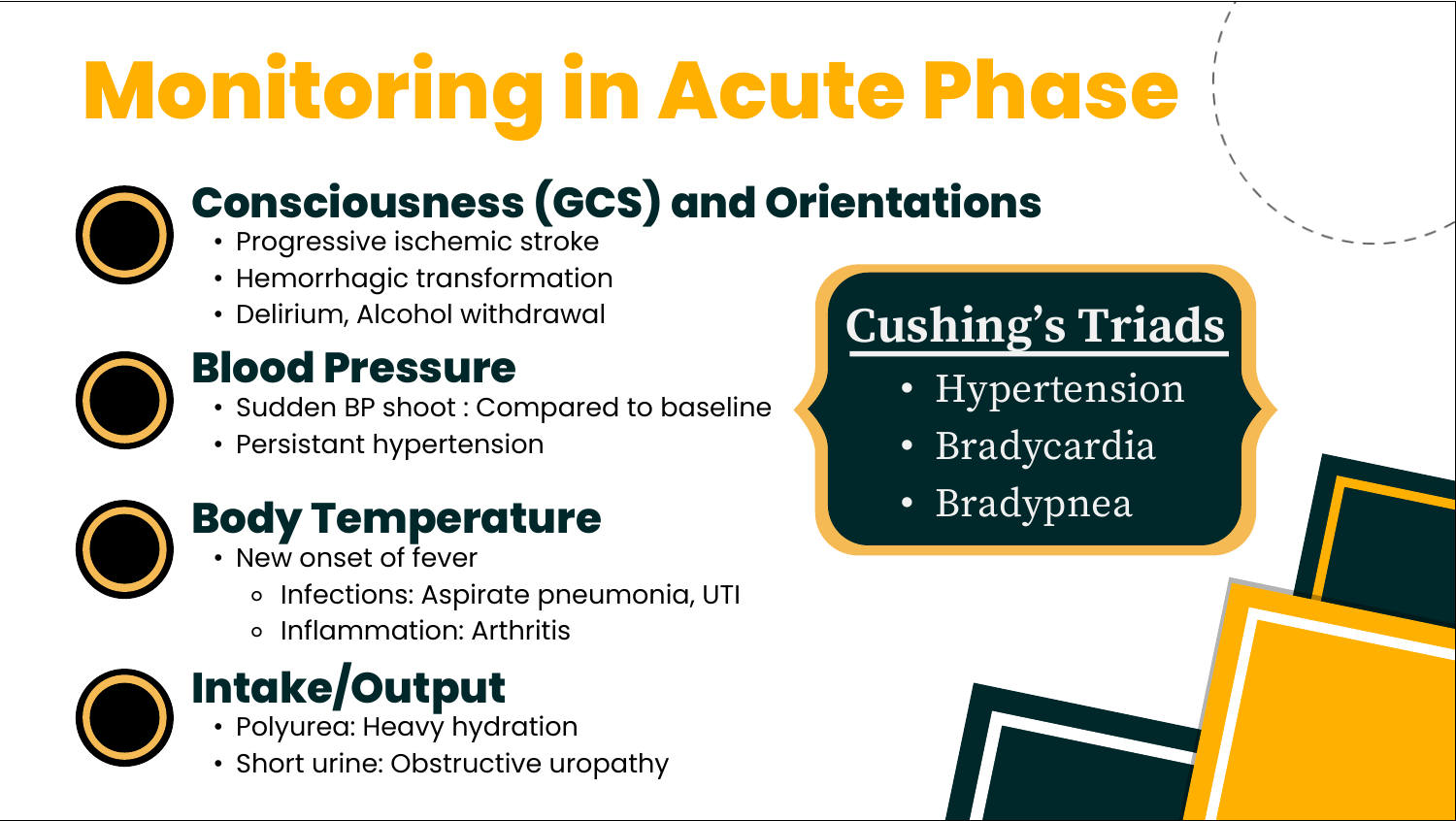# **Early Clinical Deteriorations**

# 1 and  $\overline{2}$  3 and 3 and 3 and 3 and 3 and 3 and 3 and 3 and 3 and 3 and 3 and 3 and 3 and 3 and 3 and 3 and 3 and 3 and 3 and 3 and 3 and 3 and 3 and 3 and 3 and 3 and 3 and 3 and 3 and 3 and 3 and 3 and 3 and 3 and 3

- Collateral Failure
	- ⚬ U/D DM
	- ⚬ Decrease cardiac output
	- ⚬ Decline in systemic blood pressure
	- ⚬ Hypovolemia
- Thrombosis of stenotic artery

### *Progressive Stroke Early Recurrent Stroke Cerebral edema*

- Re embolization of clot
- Re thrombosis of recanalizedartery

- Fulminant course over 24-36hrs
- Hypertonic solutions
	- ⚬ 20% Mannitol Solutions
	- ⚬ Hypoertonic Saline : 3-23.4%
	- ⚬ Glyceryl

 $\overline{4}$   $\overline{5}$ 

### *Hemorrhagic Transformation Seizure*

- Post rtPA
	- ⚬ Reversal agent
- FFP 10-12ml/kg
- Cryoprecipitate 10 units
	- Recanalization
		- ⚬ Achieved: SBP < 140 mmHg
		- ⚬ Not Achieved: SBP < 160 mmHg

• Not recommend AEDs prophylaxis